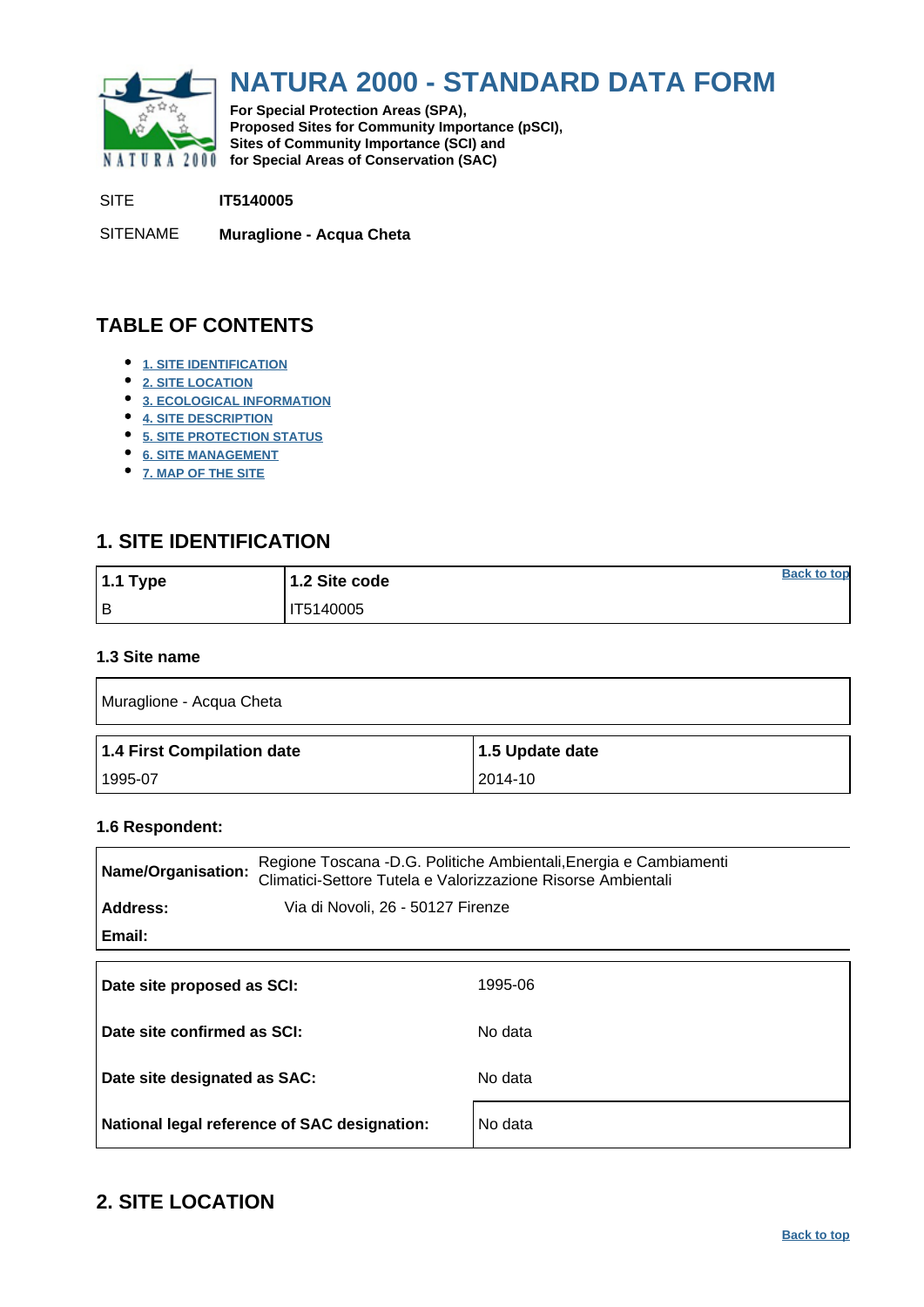#### **2.1 Site-centre location [decimal degrees]:**

| Longitude<br>11.6591666666667 | Latitude<br>43.9625 |
|-------------------------------|---------------------|
| 2.2 Area [ha]:                | 2.3 Marine area [%] |
| 4885.0                        | 0.0                 |
|                               |                     |

# **2.4 Sitelength [km]:**

0.0

#### **2.5 Administrative region code and name**

| <b>NUTS level 2 code</b> | <b>Region Name</b> |
|--------------------------|--------------------|
| liter                    | oscana             |

### **2.6 Biogeographical Region(s)**

Continental (100.0

# <span id="page-1-0"></span>**3. ECOLOGICAL INFORMATION**

#### **3.1 Habitat types present on the site and assessment for them**

**[Back to top](#page-0-0)**

| <b>Annex I Habitat types</b> |                         |           |               |                  |                        | <b>Site assessment</b> |                                   |                     |               |  |
|------------------------------|-------------------------|-----------|---------------|------------------|------------------------|------------------------|-----------------------------------|---------------------|---------------|--|
| Code                         | PF                      | <b>NP</b> | Cover<br>[ha] | Cave<br>[number] | <b>Data</b><br>quality | A B C D                | A B C                             |                     |               |  |
|                              |                         |           |               |                  |                        | Representativity       | <b>Relative</b><br><b>Surface</b> | <b>Conservation</b> | <b>Global</b> |  |
| 4030H                        |                         |           | 30.0          |                  | G                      | $\mathsf C$            | $\mathsf C$                       | $\mathsf C$         | $\mathsf C$   |  |
| 5130B                        |                         |           | 80.0          |                  | G                      | B                      | $\mathsf C$                       | B                   | B             |  |
| 6210 <sub>B</sub>            | $\overline{\mathsf{x}}$ |           | 150.0         |                  | G                      | B                      | C                                 | B                   | B             |  |
| 6430H                        |                         |           | 10.0          |                  | G                      | B                      | $\mathsf C$                       | B                   | $\sf B$       |  |
| 8230 <sub>B</sub>            |                         |           | 5.0           |                  | G                      | $\mathsf C$            | $\mathsf{C}$                      | $\mathsf C$         | $\mathsf C$   |  |
| 91L0B                        |                         |           | 100.0         |                  | M                      | $\mathsf C$            | C                                 | $\mathsf C$         | $\mathsf C$   |  |
| 9210 <sub>8</sub>            |                         |           | 1000.0        |                  | G                      | $\mathsf C$            | $\mathsf{C}$                      | $\mathsf{C}$        | B             |  |
| 9260B                        |                         |           | 100.0         |                  | G                      | $\mathsf C$            | $\mathsf C$                       | $\mathsf C$         | $\mathsf C$   |  |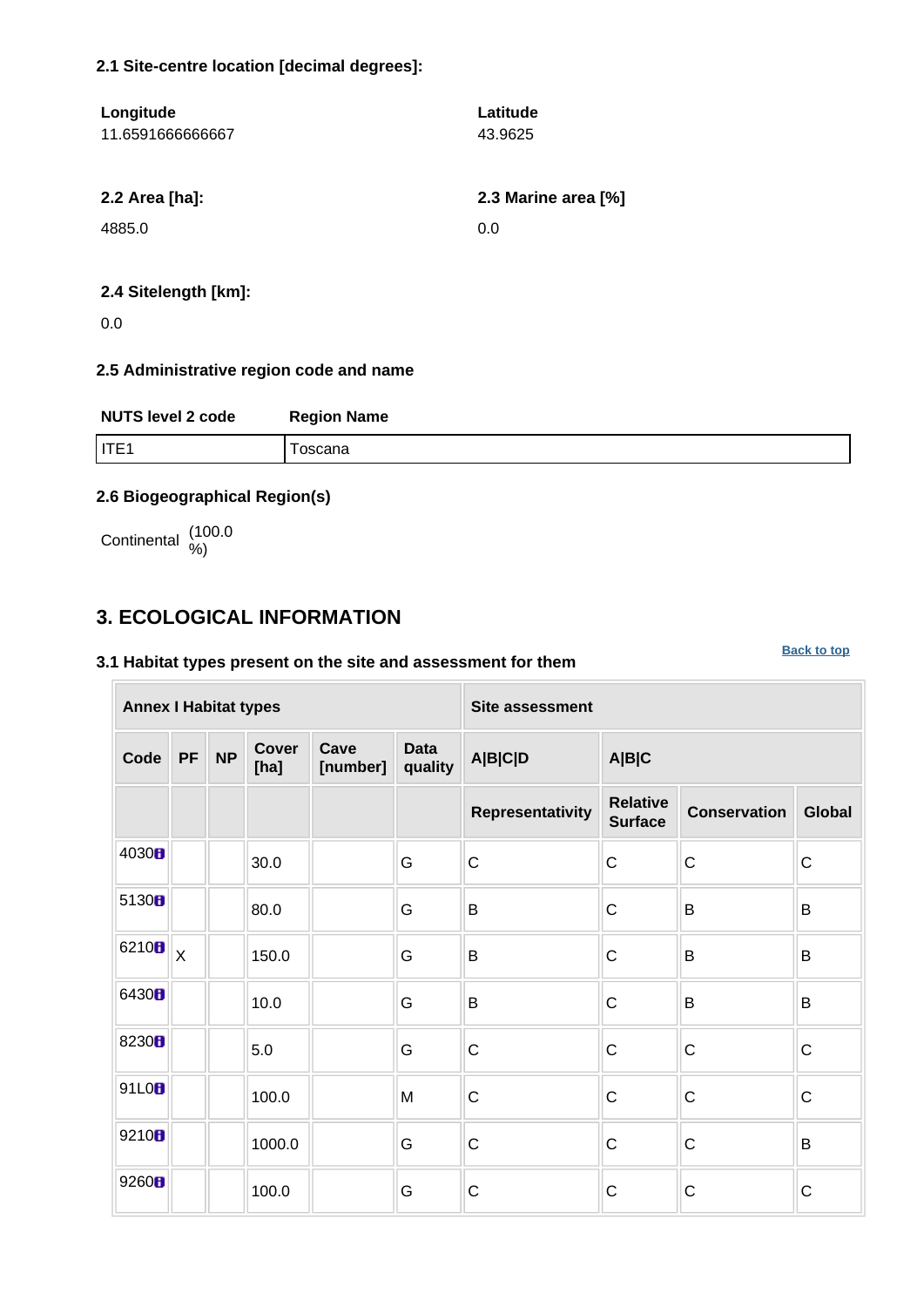- **PF:** for the habitat types that can have a non-priority as well as a priority form (6210, 7130, 9430) enter "X" in the column PF to indicate the priority form.
- **NP:** in case that a habitat type no longer exists in the site enter: x (optional)
- **Cover:** decimal values can be entered
- **Caves:** for habitat types 8310, 8330 (caves) enter the number of caves if estimated surface is not available.
- **Data quality:** G = 'Good' (e.g. based on surveys); M = 'Moderate' (e.g. based on partial data with some extrapolation);  $P = 'Poor'$  (e.g. rough estimation)

#### **3.2 Species referred to in Article 4 of Directive 2009/147/EC and listed in Annex II of Directive 92/43/EEC and site evaluation for them**

| <b>Species</b> |      |                                      |              | Population in the site |                  |     |                     | <b>Site assessment</b> |                         |                         |              |              |                |             |
|----------------|------|--------------------------------------|--------------|------------------------|------------------|-----|---------------------|------------------------|-------------------------|-------------------------|--------------|--------------|----------------|-------------|
| G              | Code | <b>Scientific</b><br><b>Name</b>     | $\mathbf{s}$ | <b>NP</b>              | T<br><b>Size</b> |     | <b>Unit</b><br>Cat. |                        | D.qual.                 | <b>A B C D</b><br>A B C |              |              |                |             |
|                |      |                                      |              |                        |                  | Min | <b>Max</b>          |                        |                         |                         | Pop.         | Con.         | Iso.           | Glo         |
| $\mathbf{I}$   | 1092 | <b>Austropotamobius</b><br>pallipes  |              |                        | p                |     |                     |                        | P                       | <b>DD</b>               | D            |              |                |             |
| A              | 5357 | <b>Bombina</b><br>pachipus           |              |                        | p                |     |                     |                        | R.                      | <b>DD</b>               | $\mathsf{C}$ | $\mathsf{C}$ | $\overline{A}$ | B           |
| M              | 1352 | <b>Canis lupus</b>                   |              |                        | p                |     |                     |                        | P                       | <b>DD</b>               | $\mathsf C$  | B            | $\mathsf C$    | B           |
| B              | A236 | <b>Dryocopus</b><br>martius          |              |                        | p                |     |                     |                        | P                       | <b>DD</b>               | $\mathsf C$  | B            | B              | B           |
| $\mathsf{I}$   | 6199 | <b>Euplagia</b><br>quadripunctaria   |              |                        | p                |     |                     |                        | R                       | <b>DD</b>               | D            |              |                |             |
| B              | A096 | <b>Falco tinnunculus</b>             |              |                        | p                |     |                     |                        | P                       | <b>DD</b>               | D            |              |                |             |
| B              | A338 | Lanius collurio                      |              |                        | p                |     |                     |                        | P                       | <b>DD</b>               | $\mathsf{C}$ | $\mathsf{C}$ | $\mathsf C$    | $\mathsf C$ |
| В              | A246 | Lullula arborea                      |              |                        | p                |     |                     |                        | P                       | <b>DD</b>               | $\mathsf C$  | B            | $\mathsf{C}$   | B           |
| B              | A280 | <b>Monticola</b><br><b>saxatilis</b> |              |                        | r                |     |                     |                        | P                       | DD                      | D            |              |                |             |
| M              | 1307 | <b>Myotis blythii</b>                |              |                        | p                |     |                     |                        | P                       | <b>DD</b>               | $\mathsf{C}$ | B            | $\mathsf{C}$   | B           |
| В              | A277 | <b>Oenanthe</b><br>oenanthe          |              |                        | r                |     |                     |                        | P                       | <b>DD</b>               | D            |              |                |             |
| B              | A072 | Pernis apivorus                      |              |                        | p                |     |                     |                        | P                       | <b>DD</b>               | $\mathsf{C}$ | B            | $\mathsf{C}$   | B           |
| B              | A314 | <b>Phylloscopus</b><br>sibilatrix    |              |                        | р                |     |                     |                        | P                       | <b>DD</b>               | $\mathsf{C}$ | B            | $\mathsf{C}$   | B           |
| B              | A267 | <b>Prunella collaris</b>             |              |                        | W                |     |                     |                        | P                       | DD                      | D            |              |                |             |
| M              | 1304 | <b>Rhinolophus</b><br>ferrumequinum  |              |                        | р                |     |                     |                        | P                       | <b>DD</b>               | $\mathsf{C}$ | B            | $\mathsf{C}$   | B           |
| A              | 5367 | <b>Salamandrina</b><br>perspicillata |              |                        | p                |     |                     |                        | $\mathsf{C}$            | <b>DD</b>               | D            |              |                |             |
| A              | 1167 | <b>Triturus carnifex</b>             |              |                        | p                |     |                     |                        | $\overline{\mathsf{R}}$ | <b>DD</b>               | D            |              |                |             |

**Group:** A = Amphibians, B = Birds, F = Fish, I = Invertebrates, M = Mammals, P = Plants, R = Reptiles

**S:** in case that the data on species are sensitive and therefore have to be blocked for any public access enter: yes

- **NP:** in case that a species is no longer present in the site enter: x (optional)
- **Type:** p = permanent, r = reproducing, c = concentration, w = wintering (for plant and non-migratory species use permanent)
- $\bullet$  Unit:  $i =$  individuals,  $p =$  pairs or other units according to the Standard list of population units and codes in accordance with Article 12 and 17 reporting (see **[reference portal](http://bd.eionet.europa.eu/activities/Natura_2000/reference_portal)**)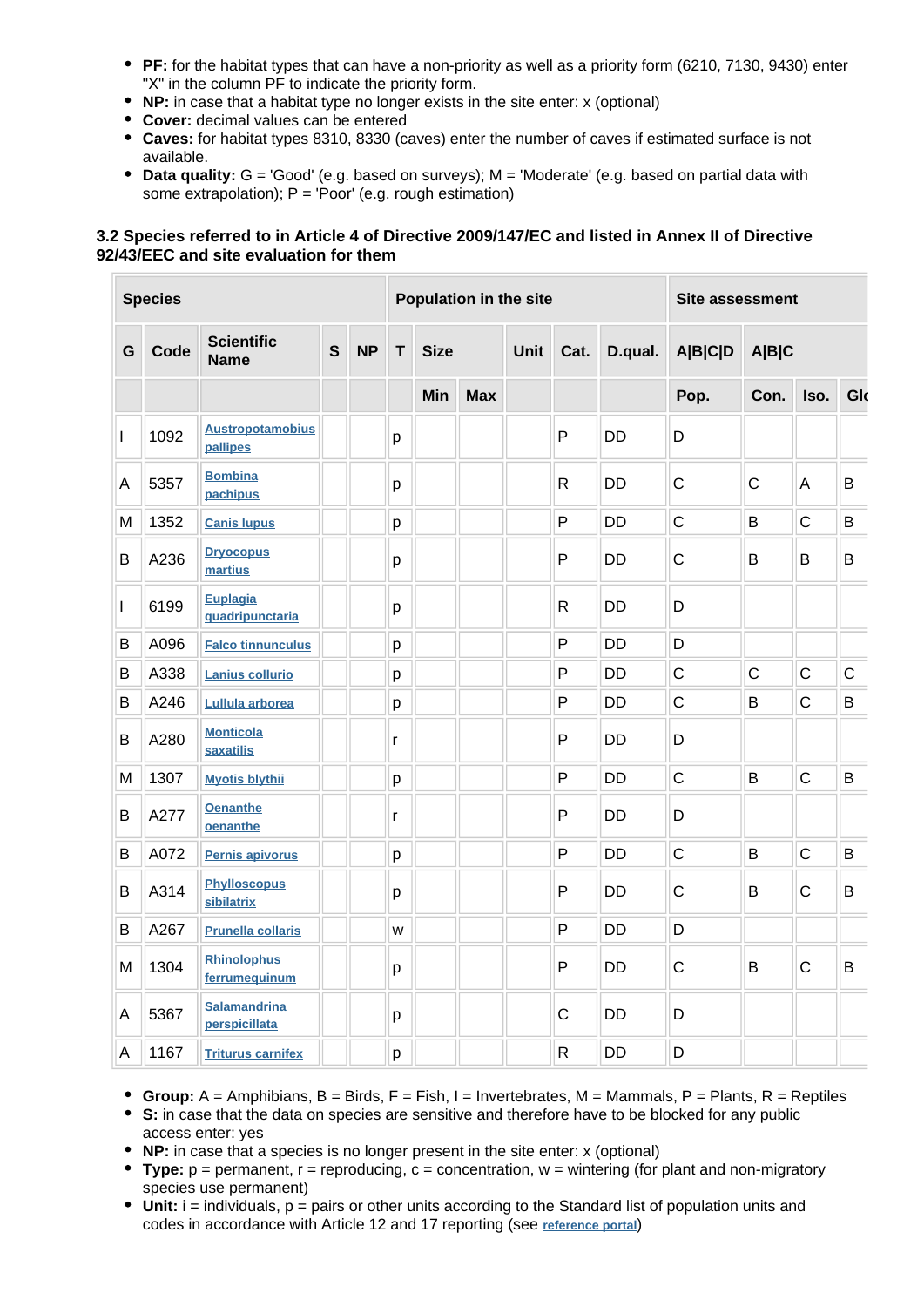- **Abundance categories (Cat.):** C = common, R = rare, V = very rare, P = present to fill if data are deficient (DD) or in addition to population size information
- **Data quality:** G = 'Good' (e.g. based on surveys); M = 'Moderate' (e.g. based on partial data with some extrapolation);  $P = Popor'$  (e.g. rough estimation);  $VP = Very$  poor' (use this category only, if not even a rough estimation of the population size can be made, in this case the fields for population size can remain empty, but the field "Abundance categories" has to be filled in)

| <b>Species</b> |             |                                        | Population in the site |           |             | <b>Motivation</b> |  |                |                                |             |                     |             |                           |   |
|----------------|-------------|----------------------------------------|------------------------|-----------|-------------|-------------------|--|----------------|--------------------------------|-------------|---------------------|-------------|---------------------------|---|
| Group          | <b>CODE</b> | <b>Scientific</b><br><b>Name</b>       | $\mathbf{s}$           | <b>NP</b> | <b>Size</b> | Unit              |  | Cat.           | <b>Species</b><br><b>Annex</b> |             | Other<br>categories |             |                           |   |
|                |             |                                        |                        |           | Min         | <b>Max</b>        |  | <b>C R V P</b> | IV                             | $\mathbf v$ | $\mathbf{A}$        | $\mathsf B$ | $\mathbf C$               | D |
| M              |             | <b>Capreolus</b><br>capreolus          |                        |           |             |                   |  | $\mathsf{P}$   |                                |             |                     |             |                           | X |
| ${\sf P}$      |             | <b>Centaurea</b><br>arrigonii          |                        |           |             |                   |  | $\mathsf{C}$   |                                |             |                     | X           |                           |   |
| M              | 2591        | <b>Crocidura</b><br>leucodon           |                        |           |             |                   |  | $\mathsf{P}$   |                                |             |                     |             | X                         | X |
| A              |             | <b>Hydromantes</b><br><b>italicus</b>  |                        |           |             |                   |  | $\mathsf{R}$   |                                |             |                     | X           | X                         | X |
| ${\sf R}$      |             | Lacerta<br>bilineata                   |                        |           |             |                   |  | $\mathsf{P}$   |                                |             |                     |             | $\boldsymbol{\mathsf{X}}$ |   |
|                | 1058        | <b>Maculinea</b><br>arion              |                        |           |             |                   |  | $\mathsf{P}$   | X                              |             |                     |             |                           |   |
| M              | 2595        | <b>Neomys</b><br>anomalus              |                        |           |             |                   |  | $\mathsf{P}$   |                                |             |                     |             | $\mathsf{X}$              | X |
| M              | 2597        | <b>Neomys</b><br>fodiens               |                        |           |             |                   |  | $\mathsf{P}$   |                                |             |                     |             | X                         | X |
| ${\sf R}$      | 1256        | <b>Podarcis</b><br>muralis             |                        |           |             |                   |  | $\mathsf{P}$   | X                              |             |                     |             |                           |   |
| $\mathsf A$    | 1206        | Rana italica                           |                        |           |             |                   |  | $\mathsf{R}$   | X                              | X           |                     | X           | X                         | Χ |
| A              | 1185        | <b>Speleomantes</b><br><b>italicus</b> |                        |           |             |                   |  | P              | X                              |             |                     |             |                           |   |
| M              |             | Sus scrofa                             |                        |           |             |                   |  | $\mathsf{P}$   |                                |             |                     |             | X                         |   |
| M              |             | <b>Vulpes vulpes</b>                   |                        |           |             |                   |  | $\mathsf{P}$   |                                |             |                     |             |                           | X |

#### **3.3 Other important species of flora and fauna (optional)**

- **Group:**  $A =$  Amphibians,  $B =$  Birds,  $F =$  Fish,  $Fu =$  Fungi,  $I =$  Invertebrates,  $L =$  Lichens,  $M =$ Mammals,  $P =$  Plants,  $R =$  Reptiles
- **CODE:** for Birds, Annex IV and V species the code as provided in the reference portal should be used in addition to the scientific name
- **S:** in case that the data on species are sensitive and therefore have to be blocked for any public access enter: yes
- **NP:** in case that a species is no longer present in the site enter: x (optional)
- $\bullet$  Unit: i = individuals,  $p =$  pairs or other units according to the standard list of population units and codes in accordance with Article 12 and 17 reporting, (see **[reference portal](http://bd.eionet.europa.eu/activities/Natura_2000/reference_portal)**)
- **Cat.:** Abundance categories: C = common, R = rare, V = very rare, P = present
- **Motivation categories: IV, V:** Annex Species (Habitats Directive), **A:** National Red List data; **B:** Endemics; **C:** International Conventions; **D:** other reasons

# <span id="page-3-0"></span>**4. SITE DESCRIPTION**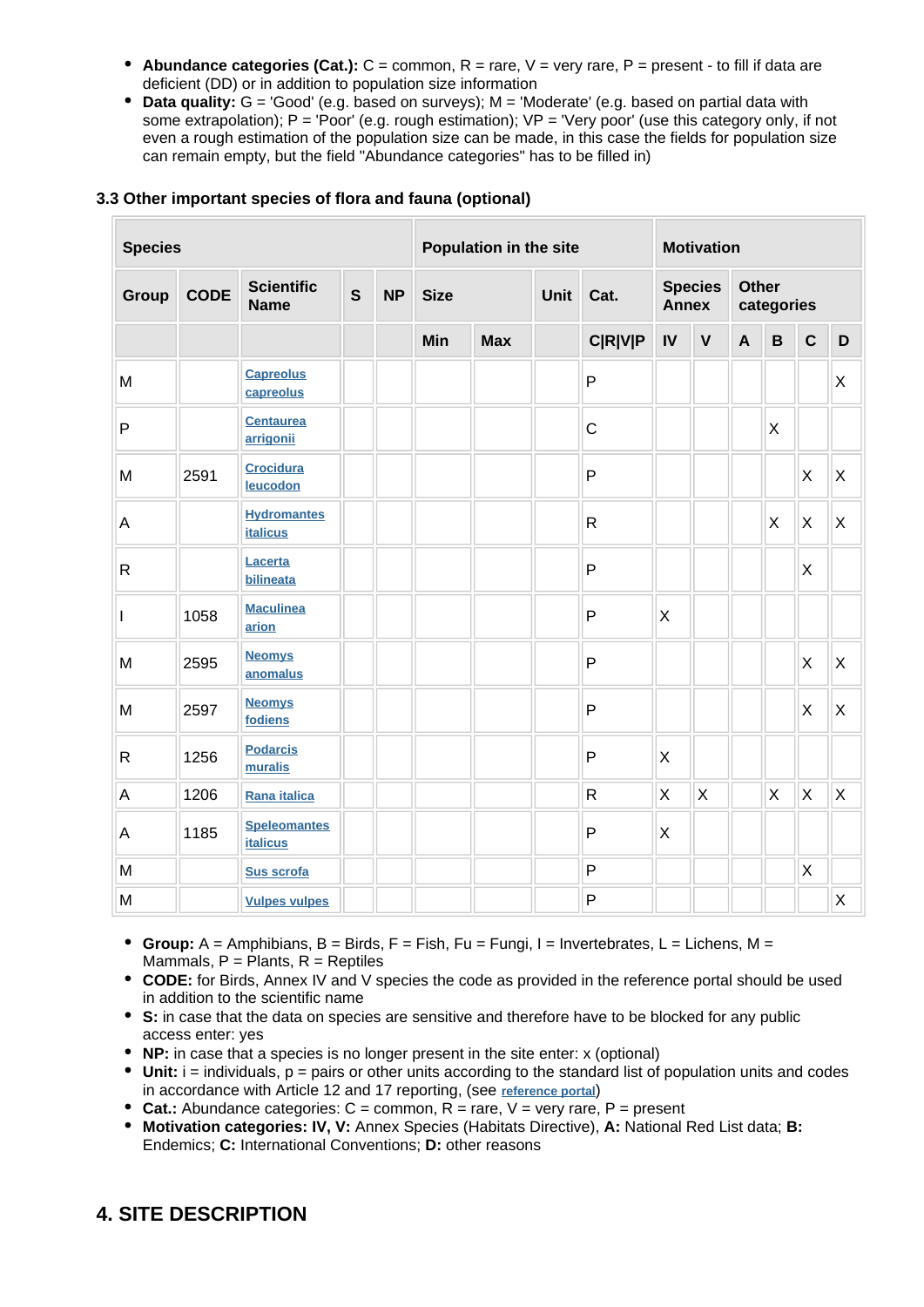| <b>Habitat class</b>       | % Cover |
|----------------------------|---------|
| N <sub>19</sub>            | 10.0    |
| N20                        | 5.0     |
| N <sub>09</sub>            | 12.0    |
| <b>N08</b>                 | 5.0     |
| <b>N22</b>                 | 3.0     |
| <b>N06</b>                 | 2.0     |
| N <sub>16</sub>            | 63.0    |
| <b>Total Habitat Cover</b> | 100     |

#### **Other Site Characteristics**

Complesso montuoso quasi interamente boscato e scarsamente disturbato caratterizzato da alcuni affioramenti rocciosi arenacei.

#### **4.2 Quality and importance**

Le vaste estensioni boschive (faggete e castagneti) ospitano tra i mammiferi il Canis lupus e alcune specie ornitiche che frequentano anche le zone aperte (Pecchiaiolo). Nelle praterie sono presenti specie di uccelli rare e minacciate. Presenza tra gli invertebrati di specie localizzate e del Lepidottero Callimorpha quadripunctaria (nec quadripunctata!).

#### **4.3 Threats, pressures and activities with impacts on the site**

The most important impacts and activities with high effect on the site

| Negative Impacts                       |                                       |                                   |                           |  |  |  |  |  |
|----------------------------------------|---------------------------------------|-----------------------------------|---------------------------|--|--|--|--|--|
| Rank                                   | Threats<br>and<br>pressures<br>[code] | Pollution<br>(optional)<br>[code] | inside/outside<br>[i o b] |  |  |  |  |  |
| M                                      | D02.02                                |                                   |                           |  |  |  |  |  |
|                                        | G01.03.02                             |                                   |                           |  |  |  |  |  |
| M                                      | B01.02                                |                                   |                           |  |  |  |  |  |
|                                        | D01.01                                |                                   |                           |  |  |  |  |  |
|                                        | D01.02                                |                                   |                           |  |  |  |  |  |
| M                                      | D02.01.01                             |                                   |                           |  |  |  |  |  |
|                                        | K01.01                                |                                   |                           |  |  |  |  |  |
|                                        | A04.03                                |                                   |                           |  |  |  |  |  |
|                                        | G01.02                                |                                   |                           |  |  |  |  |  |
| $high M = modium - L_{out}$<br>Donk: U |                                       |                                   |                           |  |  |  |  |  |

| Positive Impacts |                                                |                     |                           |  |  |  |  |  |
|------------------|------------------------------------------------|---------------------|---------------------------|--|--|--|--|--|
| <b>Rank</b>      | Activities,<br>management (optional)<br>[code] | Pollution<br>[code] | inside/outside<br>[i o b] |  |  |  |  |  |

Rank:  $H = high$ ,  $M = medium$ ,  $L = low$ 

Pollution:  $N =$  Nitrogen input, P = Phosphor/Phosphate input, A = Acid input/acidification,

 $T =$  toxic inorganic chemicals,  $O =$  toxic organic chemicals,  $X =$  Mixed pollutions

 $i =$  inside,  $o =$  outside,  $b =$  both

#### **4.4 Ownership (optional)**

| vpe     |                           | [%] |  |
|---------|---------------------------|-----|--|
|         | National/Federal          | 0   |  |
|         | State/Province            | 0   |  |
|         | Public<br>Local/Municipal | Ω   |  |
|         | Any Public                | 30  |  |
|         | Joint or Co-Ownership     | 0   |  |
| Private |                           |     |  |
|         |                           |     |  |